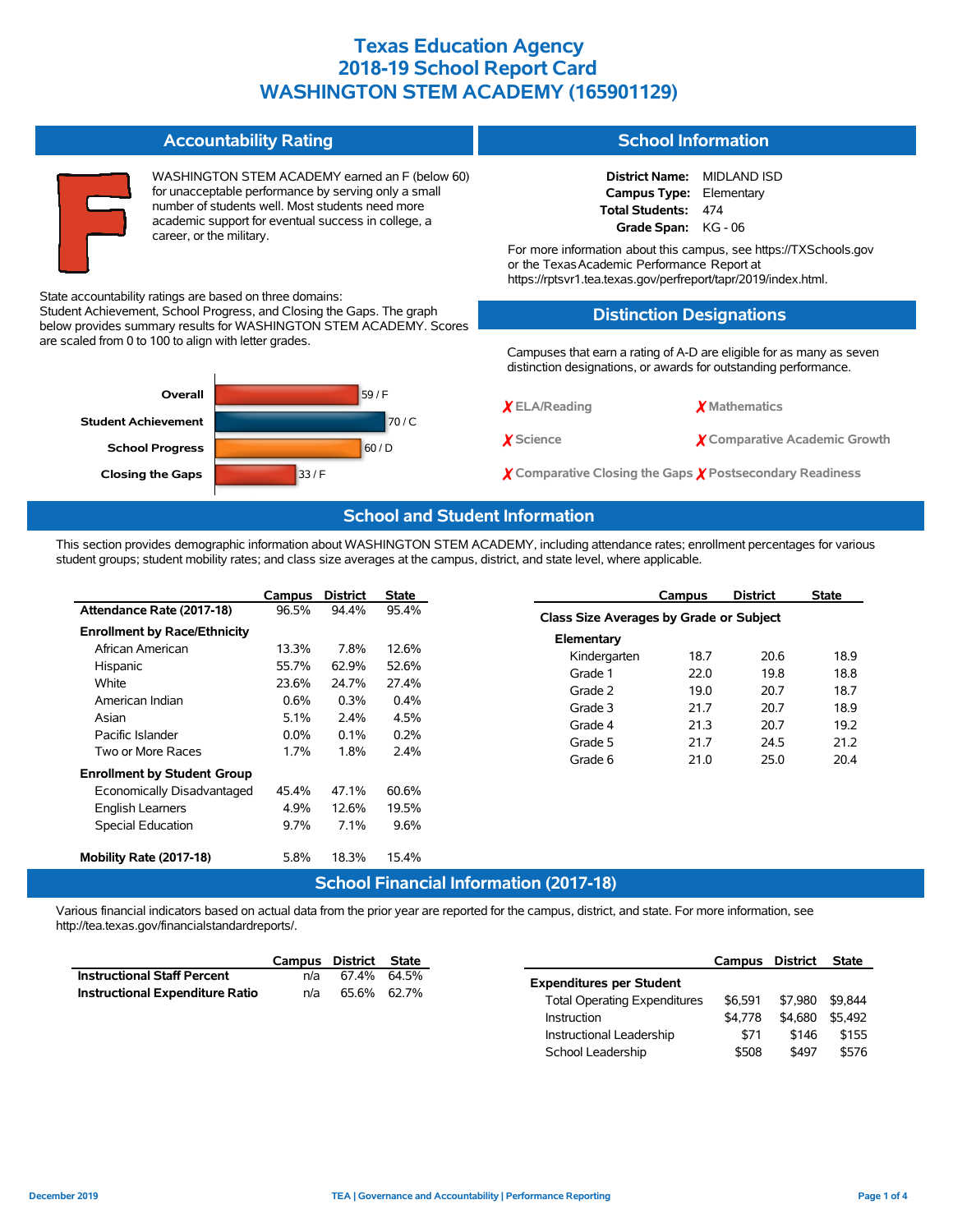### **STAAR Outcomes**

This section provides STAAR performance and Academic Growth outcomes. Academic Growth measures whether students are maintaining performance or improving from year to year.

|                                                                                |      |              |     |     | <b>African</b>                    |     |       | American |        | <b>Pacific</b>           | More           | Econ   |
|--------------------------------------------------------------------------------|------|--------------|-----|-----|-----------------------------------|-----|-------|----------|--------|--------------------------|----------------|--------|
|                                                                                |      | <b>State</b> |     |     | District Campus American Hispanic |     | White | Indian   | Asian  | <b>Islander</b>          | Races          | Disadv |
| STAAR Performance Rates at Approaches Grade Level or Above (All Grades Tested) |      |              |     |     |                                   |     |       |          |        |                          |                |        |
| <b>All Subjects</b>                                                            | 2019 | 78%          | 68% | 72% | 61%                               | 70% | 82%   | $\ast$   | 95%    | $\overline{\phantom{a}}$ | 86%            | 63%    |
|                                                                                | 2018 | 77%          | 67% | 66% | 51%                               | 65% | 73%   | $\ast$   | 100%   | L.                       | 93%            | 54%    |
| ELA/Reading                                                                    | 2019 | 75%          | 64% | 73% | 60%                               | 70% | 83%   | $\ast$   | 100%   | $\overline{a}$           | $\ast$         | 64%    |
|                                                                                | 2018 | 74%          | 64% | 65% | 50%                               | 62% | 77%   | $\ast$   | *      | $\overline{\phantom{a}}$ | 100%           | 51%    |
| <b>Mathematics</b>                                                             | 2019 | 82%          | 73% | 75% | 63%                               | 73% | 87%   | *        | 89%    | $\overline{\phantom{a}}$ | $\ast$         | 67%    |
|                                                                                | 2018 | 81%          | 75% | 72% | 58%                               | 71% | 78%   | $\ast$   | $\ast$ | L,                       | 100%           | 61%    |
| Writing                                                                        | 2019 | 68%          | 55% | 60% | 57%                               | 58% | 63%   |          | $\ast$ | L,                       | $\overline{a}$ | 48%    |
|                                                                                | 2018 | 66%          | 52% | 55% | 58%                               | 57% | 38%   |          | $\ast$ |                          | $\ast$         | 57%    |
| Science                                                                        | 2019 | 81%          | 76% | 71% | 62%                               | 69% | 75%   | $\ast$   | $\ast$ |                          | $\ast$         | 61%    |
|                                                                                | 2018 | 80%          | 69% | 56% | 13%                               | 59% | 77%   |          |        |                          | $\ast$         | 40%    |
| STAAR Performance Rates at Meets Grade Level or Above (All Grades Tested)      |      |              |     |     |                                   |     |       |          |        |                          |                |        |
| All Subjects                                                                   | 2019 | 50%          | 39% | 36% | 24%                               | 32% | 48%   | $\ast$   | 68%    |                          | 86%            | 25%    |
|                                                                                | 2018 | 48%          | 38% | 32% | 17%                               | 32% | 39%   | $\ast$   | 50%    | $\blacksquare$           | 53%            | 21%    |
| ELA/Reading                                                                    | 2019 | 48%          | 37% | 35% | 25%                               | 32% | 44%   | $\ast$   | 78%    | $\overline{a}$           | $\ast$         | 27%    |
|                                                                                | 2018 | 46%          | 36% | 34% | 19%                               | 33% | 40%   | $\ast$   | $\ast$ | $\overline{a}$           | 67%            | 21%    |
| <b>Mathematics</b>                                                             | 2019 | 52%          | 42% | 36% | 20%                               | 32% | 54%   | $\ast$   | 56%    | $\overline{\phantom{a}}$ | $\ast$         | 24%    |
|                                                                                | 2018 | 50%          | 42% | 36% | 19%                               | 34% | 47%   | $\ast$   | $\ast$ | $\overline{a}$           | 50%            | 24%    |
| Writing                                                                        | 2019 | 38%          | 27% | 25% | 14%                               | 21% | 31%   |          | *      | $\overline{a}$           | $\overline{a}$ | 24%    |
|                                                                                | 2018 | 41%          | 28% | 18% | 17%                               | 26% | 0%    |          | $\ast$ | $\overline{a}$           | $\ast$         | 14%    |
| Science                                                                        | 2019 | 54%          | 47% | 46% | 38%                               | 42% | 58%   | $\ast$   | *      | $\blacksquare$           | $\ast$         | 29%    |
|                                                                                | 2018 | 51%          | 42% | 25% | 0%                                | 23% | 46%   |          |        |                          | $\ast$         | 17%    |
| STAAR Performance Rates at Masters Grade Level (All Grades Tested)             |      |              |     |     |                                   |     |       |          |        |                          |                |        |
| All Subjects                                                                   | 2019 | 24%          | 17% | 14% | 5%                                | 11% | 24%   | *        | 36%    | L,                       | 29%            | 9%     |
|                                                                                | 2018 | 22%          | 16% | 12% | 5%                                | 11% | 19%   | $\ast$   | 20%    | $\overline{\phantom{a}}$ | 13%            | 7%     |
| ELA/Reading                                                                    | 2019 | 21%          | 15% | 13% | 0%                                | 11% | 28%   | $\ast$   | 22%    | $\overline{a}$           | $\ast$         | 6%     |
|                                                                                | 2018 | 19%          | 13% | 13% | 3%                                | 13% | 18%   | *        | $\ast$ | $\blacksquare$           | 0%             | 8%     |
| Mathematics                                                                    | 2019 | 26%          | 20% | 17% | 8%                                | 13% | 28%   | $\ast$   | 44%    | $\overline{a}$           | $\ast$         | 12%    |
|                                                                                | 2018 | 24%          | 19% | 16% | 11%                               | 11% | 25%   | $\ast$   | $\ast$ | $\overline{a}$           | 33%            | 9%     |
| Writing                                                                        | 2019 | 14%          | 8%  | 3%  | 0%                                | 3%  | 0%    |          | $\ast$ |                          | $\overline{a}$ | 3%     |
|                                                                                | 2018 | 13%          | 6%  | 0%  | 0%                                | 0%  | 0%    |          | $\ast$ |                          | $\ast$         | 0%     |
| Science                                                                        | 2019 | 25%          | 19% | 18% | 15%                               | 14% | 25%   | $\ast$   | $\ast$ |                          | $\ast$         | 13%    |
|                                                                                | 2018 | 23%          | 19% | 8%  | 0%                                | 8%  | 15%   |          |        | $\overline{a}$           | $\ast$         | 3%     |
| <b>Academic Growth Score (All Grades Tested)</b>                               |      |              |     |     |                                   |     |       |          |        |                          |                |        |
| <b>Both Subjects</b>                                                           | 2019 | 69           | 64  | 64  | 59                                | 63  | 69    | ∗        | 88     |                          | $\ast$         | 59     |
|                                                                                | 2018 | 69           | 67  | 63  | 54                                | 66  | 60    | $\ast$   | 50     | $\overline{a}$           | 67             | 62     |
| ELA/Reading                                                                    | 2019 | 68           | 63  | 61  | 53                                | 62  | 67    | $\ast$   | $\ast$ |                          | $\ast$         | 61     |
|                                                                                | 2018 | 69           | 65  | 55  | 41                                | 61  | 51    | $\ast$   | $\ast$ | L,                       | 42             | 55     |
| <b>Mathematics</b>                                                             | 2019 | 70           | 64  | 67  | 64                                | 64  | 71    |          | $\ast$ |                          | $\ast$         | 58     |
|                                                                                | 2018 | 70           | 70  | 71  | 68                                | 71  | 69    | $\ast$   | $\ast$ |                          | 92             | 69     |

? Indicates that the data for this item were statistically improbable or were reported outside a reasonable range.<br>- Indicates zero observations reported for this group.<br>\* Indicates results are masked due to small numbers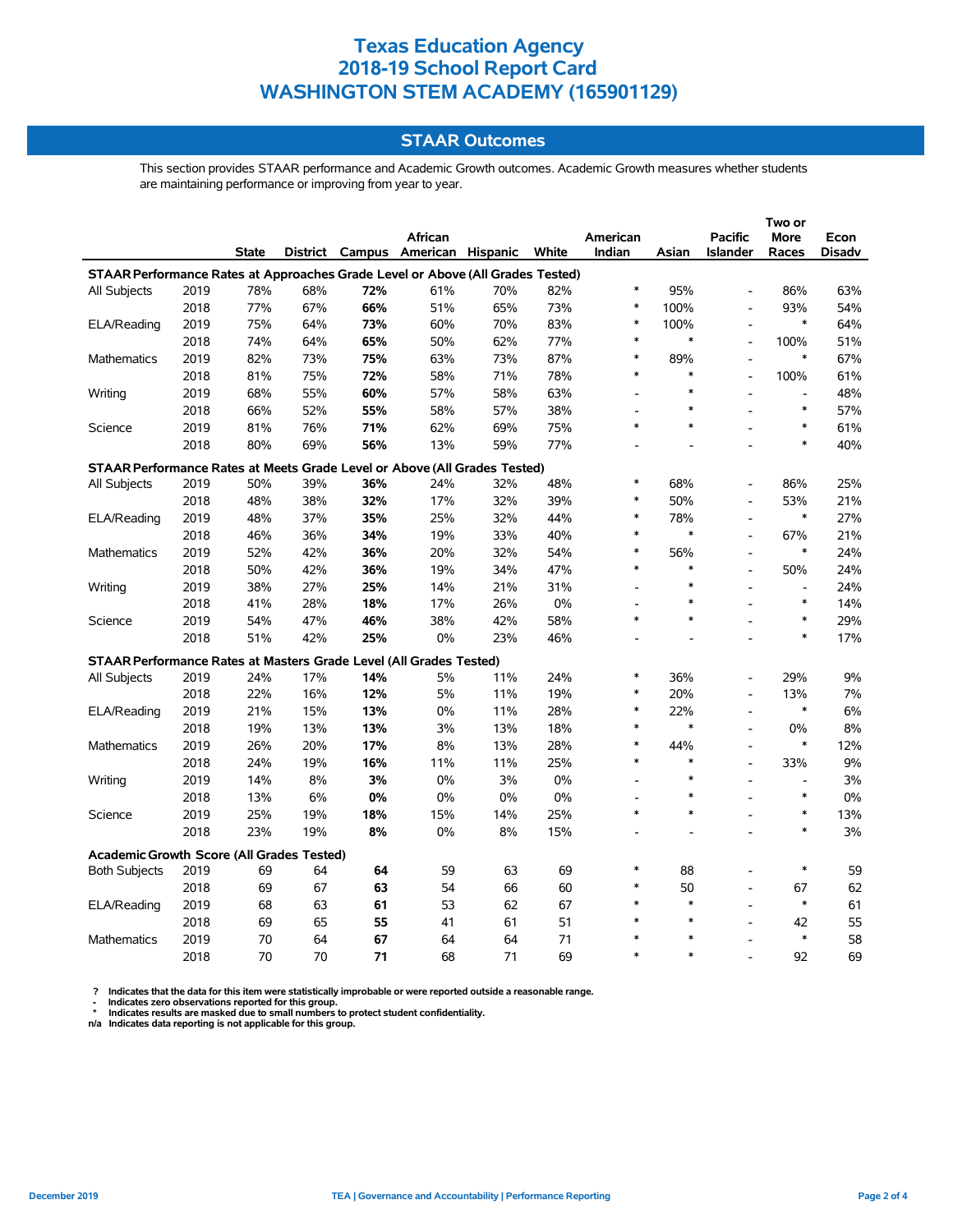#### **Prior-Year Non-Proficient and Student Success Initiative STAAR Outcomes**

Progress of Prior-Year Non-Proficient Students shows STAAR performance rates for students who did not perform satisfactorily in 2017-18 but did in 2018-19. Student Success Initiative shows rates related to the requirement for students to demonstrate proficiency on the reading and mathematics STAAR in grades 5 and 8.

|                        |          |                                                                  | African                                                                      |                                                                                                                                                          |              | American                                                                                                                                       |        | <b>Pacific</b>  | <b>More</b>              | Econ          |
|------------------------|----------|------------------------------------------------------------------|------------------------------------------------------------------------------|----------------------------------------------------------------------------------------------------------------------------------------------------------|--------------|------------------------------------------------------------------------------------------------------------------------------------------------|--------|-----------------|--------------------------|---------------|
| <b>State</b>           | District | Campus                                                           | American                                                                     | <b>Hispanic</b>                                                                                                                                          | <b>White</b> | Indian                                                                                                                                         | Asian  | <b>Islander</b> | Races                    | <b>Disadv</b> |
|                        |          |                                                                  |                                                                              |                                                                                                                                                          |              |                                                                                                                                                |        |                 |                          |               |
| Sum of Grades 4-8      |          |                                                                  |                                                                              |                                                                                                                                                          |              |                                                                                                                                                |        |                 |                          |               |
|                        |          |                                                                  |                                                                              |                                                                                                                                                          |              |                                                                                                                                                |        |                 |                          |               |
| 41%                    | 32%      | 30%                                                              | 27%                                                                          | 33%                                                                                                                                                      | 25%          |                                                                                                                                                |        |                 |                          | 26%           |
| 38%                    | 29%      | 22%                                                              | $\ast$                                                                       | 24%                                                                                                                                                      | $\ast$       | $\ast$                                                                                                                                         |        |                 | $\ast$                   | 20%           |
| <b>Mathematics</b>     |          |                                                                  |                                                                              |                                                                                                                                                          |              |                                                                                                                                                |        |                 |                          |               |
| 45%                    | 35%      | 38%                                                              | 43%                                                                          | 31%                                                                                                                                                      | 50%          |                                                                                                                                                |        |                 |                          | 31%           |
| 47%                    | 42%      | 31%                                                              | *                                                                            | 37%                                                                                                                                                      | $\ast$       |                                                                                                                                                |        |                 | $\overline{\phantom{0}}$ | 16%           |
|                        |          |                                                                  |                                                                              |                                                                                                                                                          |              |                                                                                                                                                |        |                 |                          |               |
| <b>Grade 5 Reading</b> |          |                                                                  |                                                                              |                                                                                                                                                          |              |                                                                                                                                                |        |                 |                          |               |
|                        |          |                                                                  |                                                                              |                                                                                                                                                          |              |                                                                                                                                                |        |                 |                          |               |
| 78%                    | 69%      | 70%                                                              | 62%                                                                          | 69%                                                                                                                                                      | 75%          | *                                                                                                                                              | $\ast$ |                 | *                        | 63%           |
|                        |          |                                                                  |                                                                              |                                                                                                                                                          |              |                                                                                                                                                |        |                 |                          |               |
| 22%                    | 31%      | 30%                                                              | 38%                                                                          | 31%                                                                                                                                                      | 25%          | *                                                                                                                                              | $\ast$ |                 | ∗                        | 37%           |
|                        |          |                                                                  |                                                                              |                                                                                                                                                          |              |                                                                                                                                                |        |                 |                          |               |
| 86%                    | 79%      | 83%                                                              | 77%                                                                          | 83%                                                                                                                                                      | 83%          | $\ast$                                                                                                                                         | $\ast$ |                 | $\ast$                   | 77%           |
|                        |          |                                                                  |                                                                              |                                                                                                                                                          |              |                                                                                                                                                |        |                 |                          |               |
|                        |          |                                                                  |                                                                              |                                                                                                                                                          |              |                                                                                                                                                |        |                 |                          |               |
| 83%                    | 74%      | 80%                                                              | 69%                                                                          | 83%                                                                                                                                                      | 75%          | $\ast$                                                                                                                                         | $\ast$ |                 | $\ast$                   | 73%           |
|                        |          |                                                                  |                                                                              |                                                                                                                                                          |              |                                                                                                                                                |        |                 |                          |               |
| 17%                    | 26%      | 20%                                                              | 31%                                                                          | 17%                                                                                                                                                      | 25%          | $\ast$                                                                                                                                         | $\ast$ |                 | ∗                        | 27%           |
|                        |          |                                                                  |                                                                              |                                                                                                                                                          |              |                                                                                                                                                |        |                 |                          |               |
| 90%                    | 83%      | 86%                                                              | 85%                                                                          | 86%                                                                                                                                                      | 83%          | $\ast$                                                                                                                                         | $\ast$ |                 | *                        | 80%           |
|                        |          | <b>Students Success Initiative</b><br><b>Grade 5 Mathematics</b> | <b>STAAR Cumulative Met Standard</b><br><b>STAAR Cumulative Met Standard</b> | <b>Progress of Prior-Year Non-Proficient Students</b><br><b>Students Requiring Accelerated Instruction</b><br>Students Requiring Accelerated Instruction |              | Students Meeting Approaches Grade Level on First STAAR Administration<br>Students Meeting Approaches Grade Level on First STAAR Administration |        |                 |                          | Two or        |

 **? Indicates that the data for this item were statistically improbable or were reported outside a reasonable range.**

- Indicates zero observations reported for this group.<br>\* Indicates results are masked due to small numbers to protect student confidentiality.<br>n/a Indicates data reporting is not applicable for this group.

j,